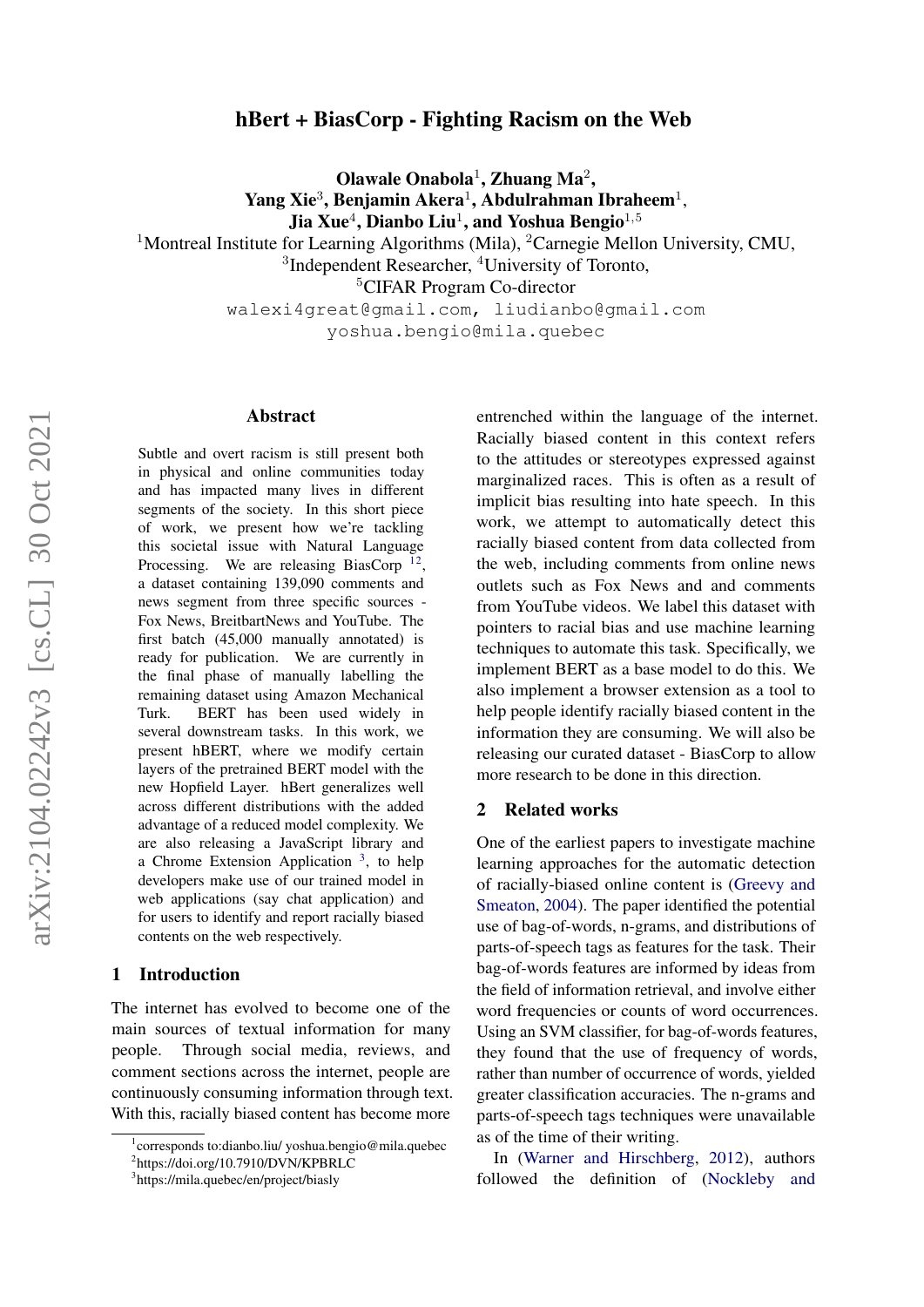[John,](#page-7-2) [2000\)](#page-7-2) by defining hate speech as "any communication that disparages a person or a group on the basis of some characteristic such as race, color, ethnicity, gender, sexual orientation, nationality, religion, or other characteristic." Their work focused more on detecting anti-Semitic hate speech. For their work, they created a dataset containing hate speech obtained from Yahoo! and the American Jewish Congress. Following the work of [\(Yarowsky,](#page-7-3) [1994\)](#page-7-3), they employed hand-crafted template-based features. Apart from the fact that these features are hand-engineered, a potential drawback is their sheer size: a total of 3,537 features, which is prone to the curse of dimensionality. A counter-intuitive result reported by the paper is that the uni-gram features contributed best to classification accuracies. They used linear-kernel SVMs for classification.

The work of [\(C. et al.,](#page-7-4) [2016\)](#page-7-4) dealt with the broad category of abusive language. Authors of the work gave definitions for distinguishing between three categories of abusive language: hate speech which subsumes racial bias, derogatory remarks and profanity. Further, they described reasons why automatic detection of abusive language, which subsumes racial bias, is difficult. Reasons include: clever evasion of detection engines by users via the use of mischievous permutations of words (e.g. Niggah written as Ni99ah); evolution of ethnic slurs with time; role of cultural context in the perception and interpretation of slurs, as a phrase that is considered derogative in one culture might be perfectly neutral in another culture. Towards building their classification model, they employed four categories of features namely, n-grams, lexical features, syntactic/parser features, and word-level as well as comment-level embeddings. They found that character-level n-grams gave the highest contribution to the model's accuracy.

The authors of [\(Burnap and Williams,](#page-6-0) [2016\)](#page-6-0) also developed techniques for detecting multiple hate speech categories including the racially-based category. Towards creating their datasets, they harnessed hate speech event-triggers. For example, to create their racial bias dataset, they collected tweets in a two-week interval following the reelection of Barrack Obama as U.S president. They explored a number of potential features towards building their classification algorithm: bag of words, lexicon of hateful terms, and typed dependencies. In addition, they experimented

into classification via SVMs versus classification via random forests, and reported that the former yielded superior performance over the latter. Also, they compared the use of classifiers trained for each hate speech category against the use of a single classifier trained on data spanning all categories. As expected, the specialized classifiers outperformed their multi-category counterpart. [\(Hasanuzzaman et al.,](#page-7-5) [2017\)](#page-7-5) followed the definition of [\(Gelber and Stone,](#page-7-6) [2007\)](#page-7-6), which states that hate speech is: "speech or expression which is capable of instilling or inciting hatred of, or prejudice towards, a person or group of people on a specified ground, including race, nationality, ethnicity, country of origin, ethno-religious identity, religion, sexuality, gender identity or gender." The main research thrust of their work was to apply demographic embeddings [\(Bamman et al.,](#page-6-1) [2014\)](#page-6-1) , [\(Hovy,](#page-7-7) [2015\)](#page-7-7), for the task of racial bias detection in tweets. Compared to other works such as [\(Burnap](#page-6-0) [and Williams,](#page-6-0) [2016\)](#page-6-0), for instance, a particularly distinguishing result of [\(Hasanuzzaman et al.,](#page-7-5) [2017\)](#page-7-5) is how their data extraction procedure is able to arrive at a better balanced ratio of racially-biased to non-racially-biased comments. For example, in the work, 40.58 percent of Canadian tweets were judged racially-biased by human annotators, whereas in [\(Burnap and Williams,](#page-6-0) [2016\)](#page-6-0) only about 3.73 percent of the comments in the dataset are racially biased. Classification results using an SVM classifier revealed benefits of their proposed demographic embeddings over traditional features and embeddings. In [\(Saleh et al.,](#page-7-8) [2020\)](#page-7-8), the authors explored the detection of hate speech in White supremacist forums. They explored BiLSTM, logistic regression and BERT for their task. Also, they compared the use of domain-agnostic pretrained word embedding (such as GloVe.6B.300d ) versus the use of a domain-aware 300-dimensional word2vec embedding trained on the specific dataset used in the work. Results showed that BERT yields better results than both logistic regression and BiLSTM. Further, results proved the domainaware embeddings to be superior to the pre-trained embeddings.

# 3 Method

## 3.1 Data curation and processing

The datasets used for training were obtained from discussion channels of online news media by programmed web crawler based on Scrapy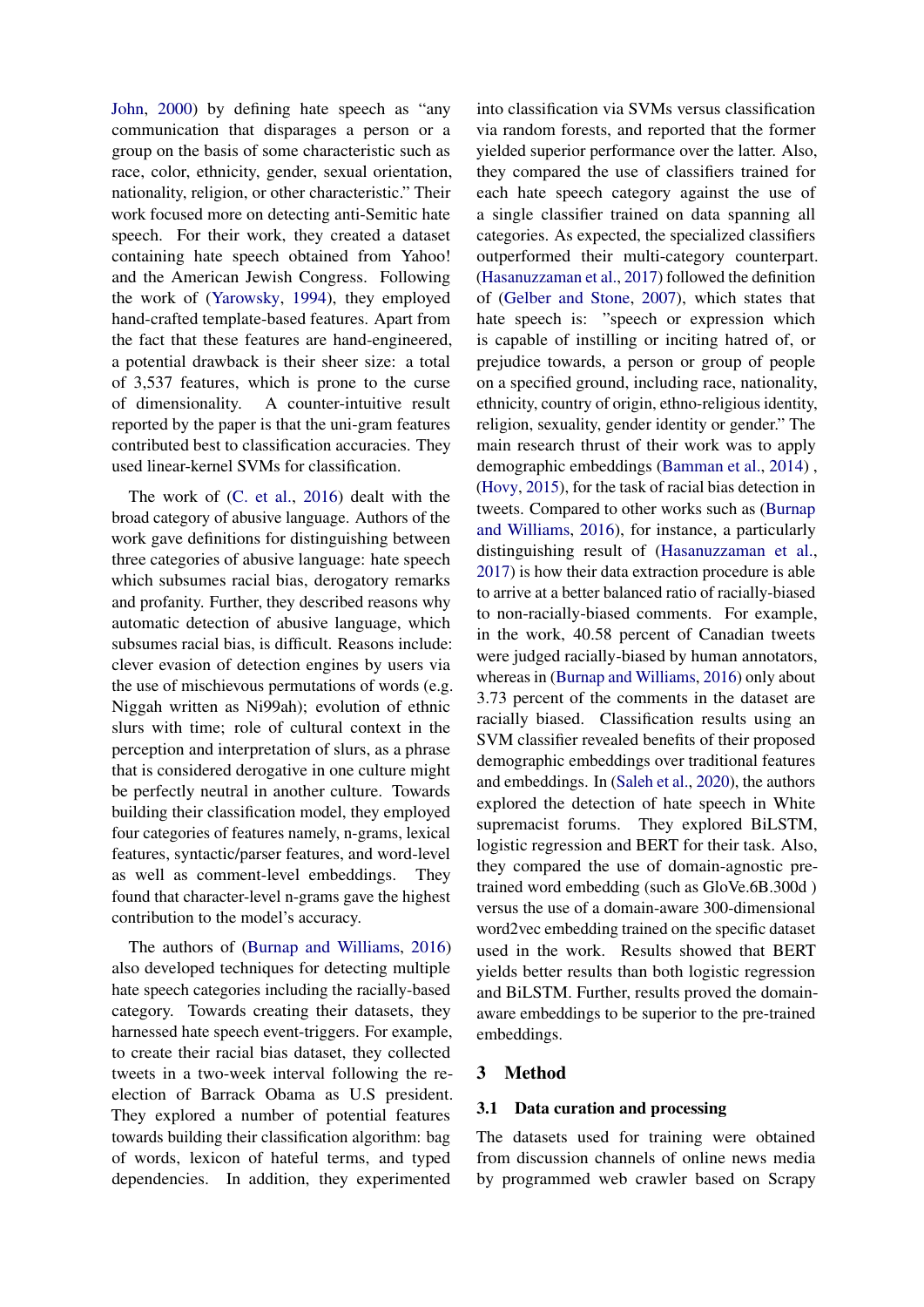framework with all crawled data stored in PostgreSQL database. Since existing comments of online article were generally loaded by asynchronous API accessed by a specific key hidden in the articles before presenting them on website, the web crawler parsed keys for each article after completing a list with URLs of all articles waiting to be further crawled and then matched the keys with their corresponding API to retrieved stored comments for each article.

First, sentences containing neural racial words from a curated list were selected. Second, the sentiment score of each comment was calculated according to two lookup tables: a combined and augmented [\(Jockers,](#page-7-9) [2015\)](#page-7-9) and Rinker's augmented Hu and Liu [\(Tyler Rinker,](#page-7-10) [2016\)](#page-7-10) [\(Hu and Liu,](#page-7-11) [2004\)](#page-7-11) positive/negative word list as sentiment lookup values, and a racial-related English lookup table from Hatebase<sup>[4](#page-2-0)</sup>. To guarantee these two tables influence the sentiment score consistently, the lookup values of the Hatebase table were adjusted by percentage. Then we extracted the data with bottom 20 percent of the sentiment score, and matched them up with other randomly selected comments appearing under the same articles or videos as random control. Finally, equal numbers of random controls are added into the data set, to ensure that approximately half of the data is racially discriminatory.

## 3.2 Model Architecture

Attention-based Transformer network [\(Vaswani](#page-7-12) [et al.,](#page-7-12) [2017\)](#page-7-12) has been used widely across different natural language processing tasks. Based on the previous successes of the transformer network, we decided to use the BERT Architecture [\(Devlin](#page-7-13) [et al.,](#page-7-13) [2019\)](#page-7-13) as our base model. Unlike previous variant of the attention-based language models such as [\(Radford et al.,](#page-7-14) [2018\)](#page-7-14), BERT learns to jointly conditions on the right and left context of the input representation at all the layers by randomly masking out segments of the input token. This is particularly useful for extracting contextual information from the input representation, and it's very applicable to our use case. We aim to build a variant of the model that can generalize sufficiently well across different data distributions<sup>[5](#page-2-1)</sup>. The notion of *sufficiency* is evaluated by training, validating and testing our model on data across

the different sources. We fine-tune the pretrained BERT model on our curated dataset rather than training from scratch (this choice was based on empirical results). We are releasing a JavaScript library for developers to use our pretrained model in front facing applications such as chat app, to flag down racially biased comments. Consequently, we need to optimize for the model complexity without sacrificing performance gain. BERT has a huge number of parameters / large model size. Other methods have been employed to reduce the complexity without hurting the performance, such as knowledge distillation [\(Sanh et al.,](#page-7-15) [2019\)](#page-7-15) and quantization [\(Zafrir et al.,](#page-7-16) [2019\)](#page-7-16). It has also been proven that pruning the weights of the pretrained model do not necessarily affect the model performance, within acceptable 'thresholds' [\(Gordon et al.,](#page-7-17) [2020\)](#page-7-17). In a similar fashion, we aim to reduce the complexity of BERT without sacrificing performance by replacing certain layers with the Hopfield layer [\(Ramsauer et al.,](#page-7-18) [2020\)](#page-7-18). Hopfield layer can be used to replace the attentionbased layer of the BERT model; as it has been shown to approximate the functionality of the attention mechanism with a new Energy update rule (modified version of the Hopfield network extended to continuous state representation). The learning dynamics of BERT as shown in [\(Ramsauer](#page-7-18) [et al.,](#page-7-18) [2020\)](#page-7-18) shows that the attention heads in the higher layers are mostly responsible for extracting task-specific features from the input representation. We replaced the self-attention mechanism in the last  $X$  layers of the pretrained BERT model with a Hopfield layer, where  $X$  is an hyperparameter. In a similar approach described in [\(Vaswani et al.,](#page-7-12) [2017\)](#page-7-12), we use residual connection around the Hopfield sub-layer, followed by layer normalization [\(Ba et al.,](#page-6-2) [2016\)](#page-6-2). It has been shown that residual connections help propagate positional information across layers. The replaced Hopfield layer drastically reduced the parameter size of our model. To further improve the performance of the model, we use the Hopfield Pooling layer which acts as both a permutation equivariant layer and pools generated embedding from the modified BERT model. The Hopfield pooling layer also acts as a form of memory to store the hidden state of the last layer in the modified BERT model. Finally, we add a classification layer on top of the pooling layer for the task in question.

<span id="page-2-1"></span><span id="page-2-0"></span><sup>4</sup> https://hatebase.org/

<sup>5</sup> distributions here implies different use cases or data environments/sources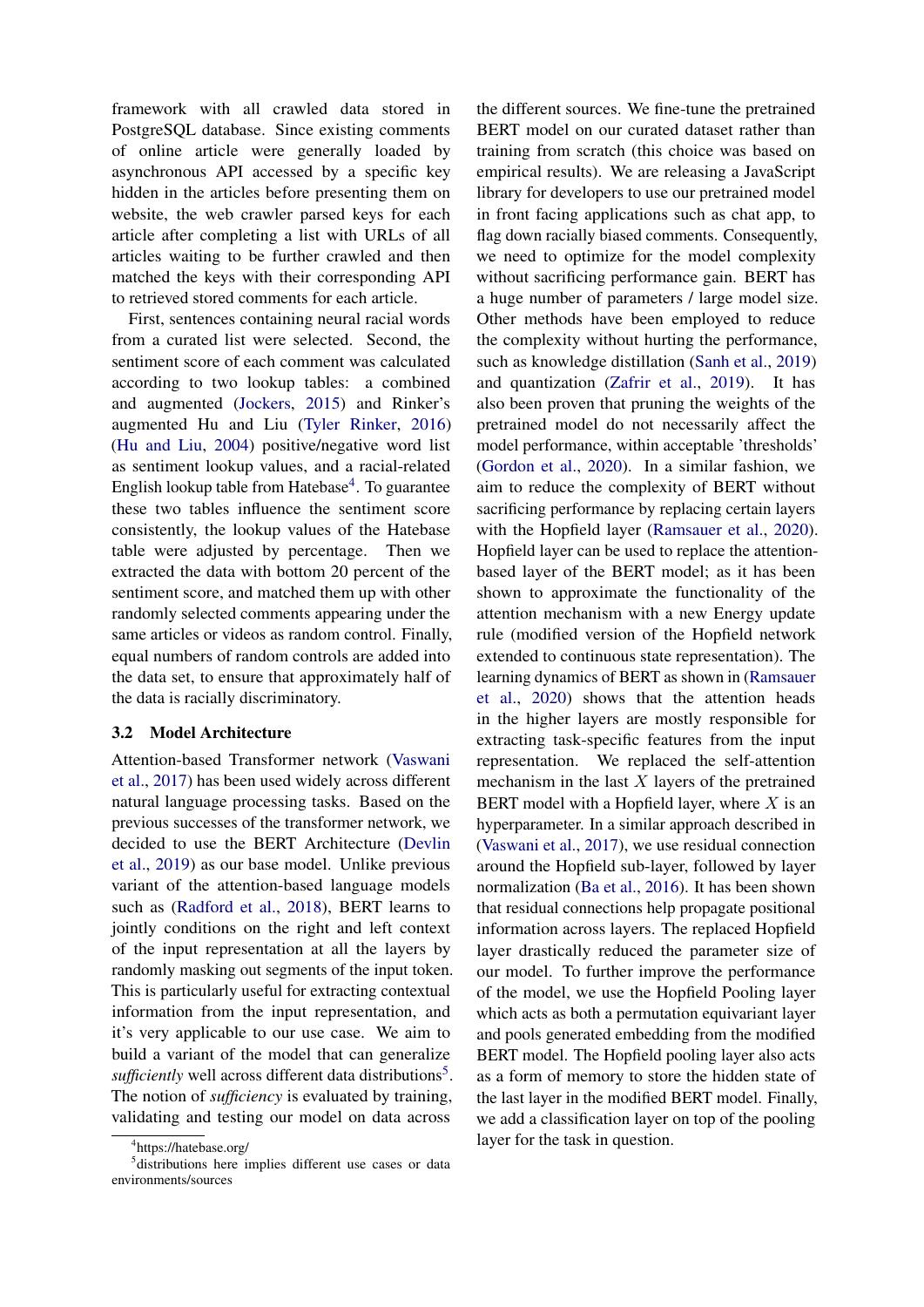#### 3.3 Model Training

Given the disparity between the annotators for each sample in our dataset, averaging the labels with the confidence scores as weights might be noisy. We computed the coefficient of variation CV among annotators for each sample in our dataset. Using the recommended [\(JUDICE et al.,](#page-7-19) [1999\)](#page-7-19) [\(Veit et al.,](#page-7-20) [2017\)](#page-7-20) CV of *0.2* for the bias scores would imply dropping 90% of the dataset as seen in [2.](#page-4-0) In order to fully utilize the dataset and effectively manage the disparity between the annotators, we formulate a loss function  $\mathcal{L}_{model}$  given by

$$
L_{model} = 1/N \sum_{i=1}^{N} CE\left(p(x_i), q(x_i)\right) \quad (1)
$$

where  $CE(p(x_i), q(x_i))$  is the cross entropy between  $p(x_i)$  and  $q(x_i)$  for the *ith* sample, and N is the size of the dataset.

$$
CE(p,q) = -\sum_{i=1}^{c} p_c(x) \log(\epsilon + q_c(x)) \quad (2)
$$

 $q_c(x)$  is the predicted probability of sample x in class c, equivalently, the output probabilities from the model and  $\epsilon$  is for numerical stability.  $p_c(x)$  is the probability of sample  $x$  in class  $c$ , equivalently,  $p_c(x)$  is a  $c - length$  vector with entries such that  $\sum_{i=1}^{c} p_c(x) = 1$ . The entries of  $p_c(x)$  are the normalized confidence scores of the annotators with indices given by the respective voted classes. As an example, following the algorithm described in [1,](#page-3-0) for a given sample shown in figure [1;](#page-4-1) the bias scores of the 3 different annotators with their confidence level is represented with an array of tuples, X where each tuple,  $(b_i, s_i)$  is the bias score  $b_i$  with the associated confidence score,  $s_i$  by annotator i. To calculate  $p_c(x)$ , we first normalize the confidence scores across the 3 different annotators such that  $\sum_{i=1}^{3} s_i = 1$ . The resulting  $p_c(x)$  for the entry, S, shown in [1](#page-4-1) is

$$
X = [(4, 4), (3, 3), (2, 5)]
$$
  

$$
X_{norm} = [(4, 0.3333), (3, 0.25), (2, 0.4167)]
$$
  

$$
p_c(X) = [0., 0., 0.4167, 0.25, 0.3333, 0.]
$$

## 3.4 Evaluation Task and Metrics

We evaluate the model performance across the validation and test set, given that they are from **Algorithm 1:** Compute  $p_c(x)$  for a sample

**Result:**  $p_c(x)$ 

x

- *Input:* An array of target scores *t*, and array of confidence scores *s* where *s[i]* is the confidence score by *annotator i* for choosing target score *t[i]* Both arrays are of equal length N where N is
- the number of annotators. *C* is the number of classes (equivalently the range/max of possible target scores if scores are integer.)

## *Step 1: Initialize*

$$
p_c \leftarrow [ .0 \quad \textbf{for} \quad . \quad \textbf{in} \quad C ]
$$

*Step 2: Calculate normalizing constant K*

$$
K \leftarrow \sum_{i=1}^{N} s_i ;
$$

**Step 3: Set the values of**  $p_c$ 

for i in N do

$$
\begin{array}{c}\n \text{class_index} \leftarrow t[i]; \\
p_c[\text{class_index}] \leftarrow \frac{s[i]}{K}; \\
\text{end}\n \end{array}
$$

<span id="page-3-0"></span>different distributions or sources. The test set contains only comments from YouTube while the validation set was randomly sampled from Fox News and BreitbartNews. The particular choices were due to the fact that the first batch of the dataset used for training contained very relatively few samples from YouTube. We evaluate our approach using two methods; multiclass classification and multiclass-multilabel classification.

Using the multiclass approach, for a given sample,  $k$  and using the method described previously in calculating the target class, the class with the maximum confidence score was used as the target. We calculate the average precision for each class,  $AP_c$  and the mean average precision MAP averaged over the entire dataset with size N along the class dimension  $d$  as described in [\(Veit](#page-7-20) [et al.,](#page-7-20) [2017\)](#page-7-20)

$$
AP_c = \frac{\sum_{k=1}^{N} Precision(k, c) \cdot rel(k, c)}{number of positives} \quad (3)
$$

$$
MAP = 1/d \sum_{c=1}^{d} AP_c \quad (4)
$$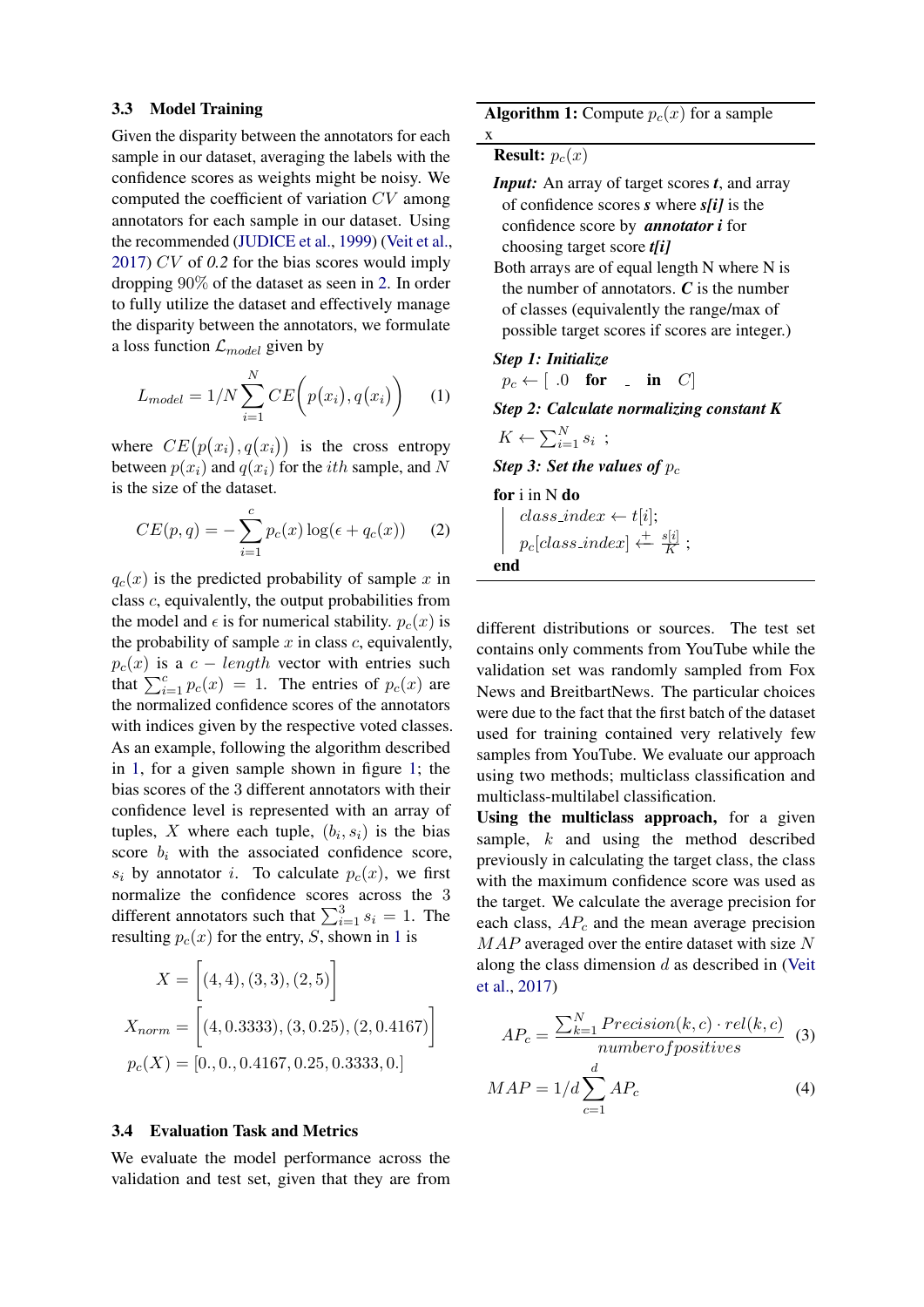<span id="page-4-1"></span>

Figure 1: Sample annotation

<span id="page-4-0"></span>

Figure 2: Confidence of Variation



<span id="page-4-3"></span><span id="page-4-2"></span>

| Model           | <b>TopK</b> Accuracy |          |                        | mAP                   | F1@k     |        |  | IoU @ k             |           |        |
|-----------------|----------------------|----------|------------------------|-----------------------|----------|--------|--|---------------------|-----------|--------|
|                 |                      |          |                        |                       |          |        |  |                     |           |        |
| <b>Baseline</b> | 0.6015625            |          | $0.703125$   0.7890625 | $\vert 0.29355 \vert$ | $0.5859$ | 0.6953 |  | $0.7734 \pm 0.2102$ | 0.2114    | 0.2102 |
| hBert           | 0.640625             | 0.703125 | $\mid 0.765625$        | 0.3501                | 0.6562   | 0.7109 |  | $0.8125 \pm 0.2266$ | $-0.2165$ | 0.2281 |

Table 1: Test Metrics for selected trial for each model configuration

| Model           | AP     |        |        |        |        |        |  |  |  |
|-----------------|--------|--------|--------|--------|--------|--------|--|--|--|
|                 |        |        |        |        |        |        |  |  |  |
| <b>Baseline</b> | 0.2205 | 0.0967 | 0.1344 | 0.9564 | 0.1103 | 0.2340 |  |  |  |
| hBert           | 0.1195 | 0.1111 | 0.2132 | 0.9607 | 0.5049 | 0.1914 |  |  |  |

Table 2: The Average Precision (AP) for the different classes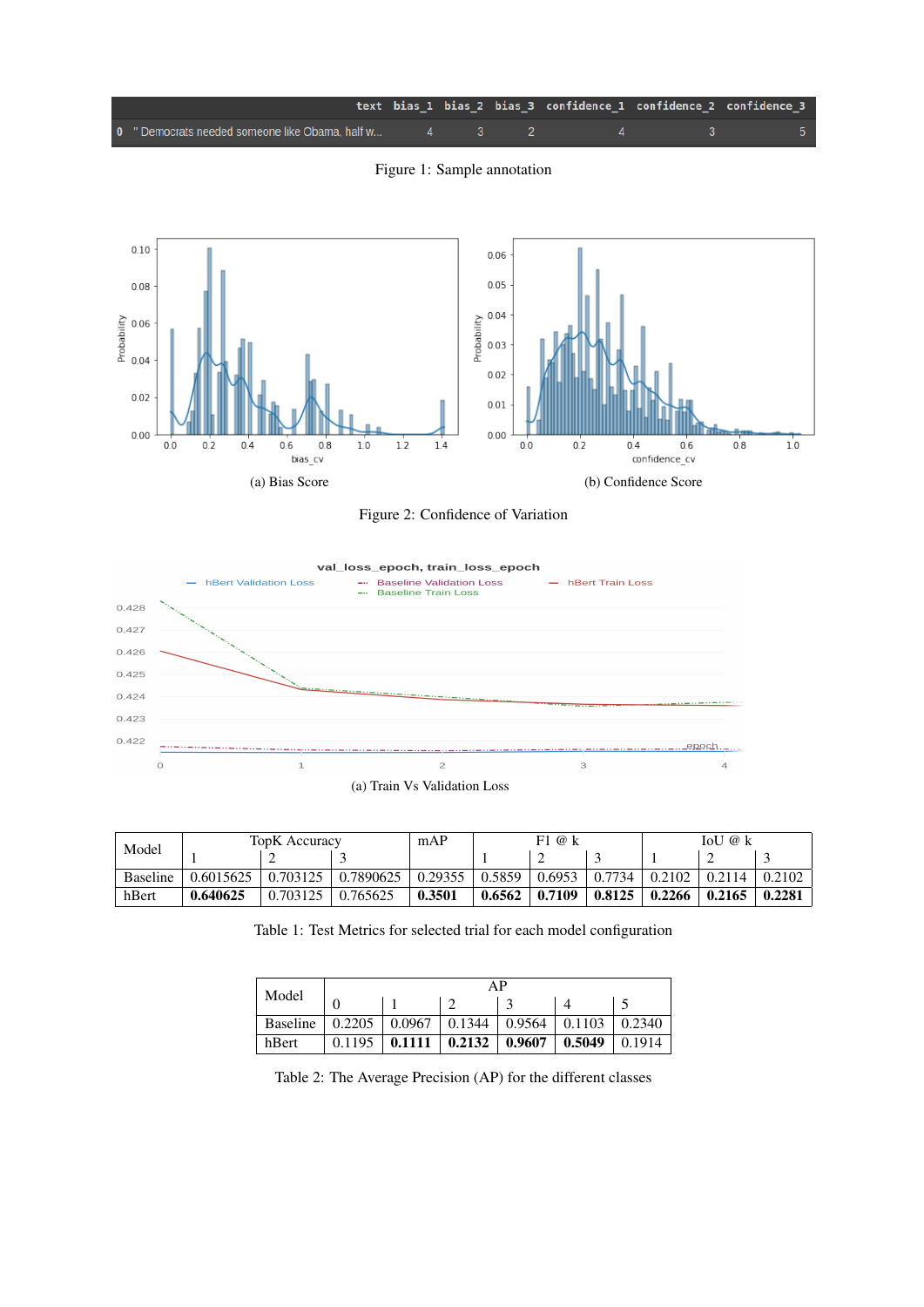<span id="page-5-0"></span>

Figure 3: Parallel Coordinate Graph for multiple runs/trials across model configurations The model configuration is the Baseline when the target variable (*useHopfieldLayers* in the graph is False. The *useHopfieldPool* variable denotes whether the Hopfield Pooling layer was used The *lr, pool num heads, num hf layers, val loss epoch* variables in the graph are the learning rate, the number of heads in the Hopfield Pooling Layer (if used), the number of Hopfield Layer and the validation loss respectively . With a reduced model complexity, the hBert performs relatively as good as the baseline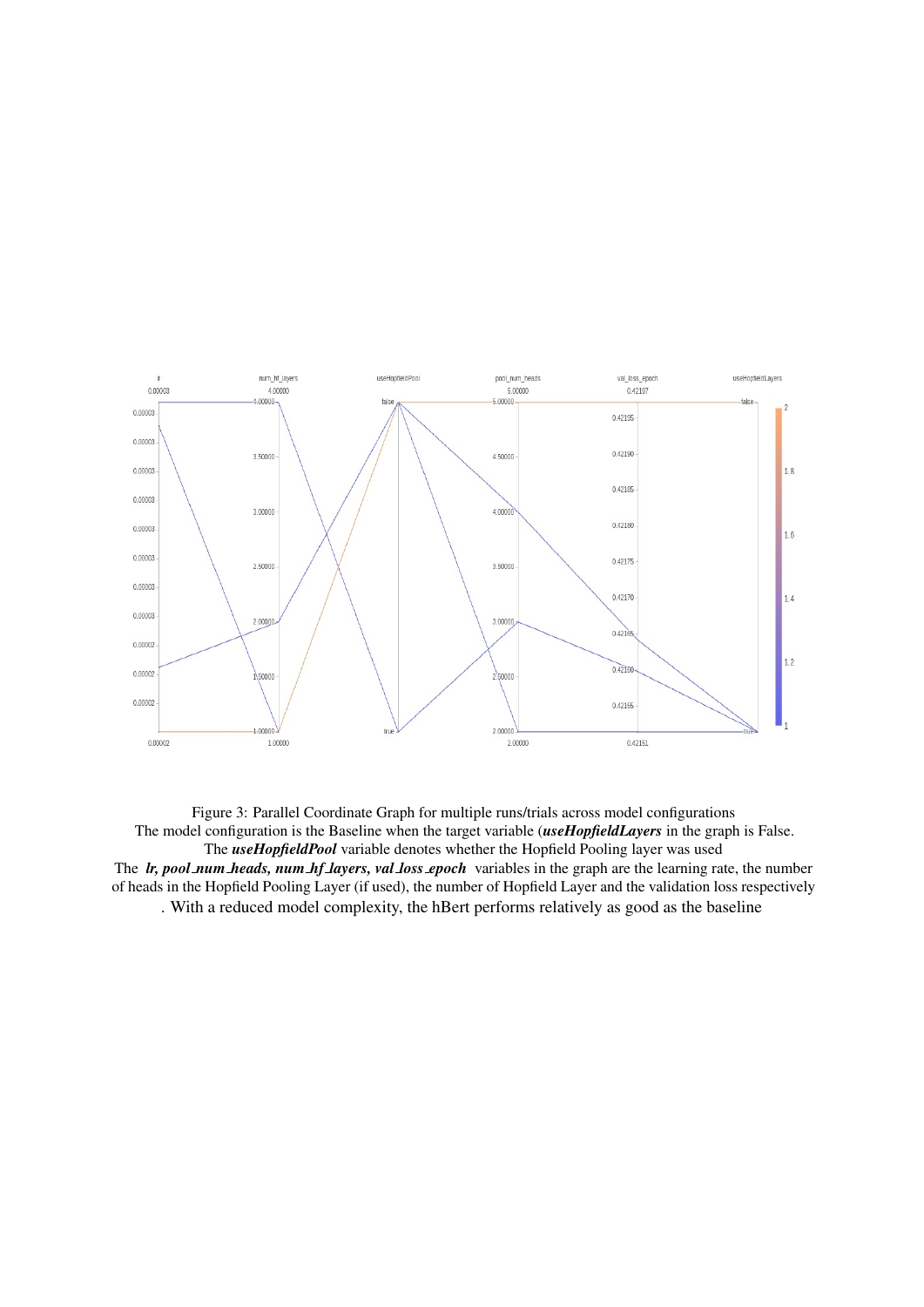where  $Precision(k, c)$  is the precision for class c for the kth sample and  $rel(k, c)$  is an indicator function that is 1 if the predicted and the target class for sample  $k$  is positive. We also report the *topK* accuracy, for  $k = \begin{bmatrix} 1 \\ 3 \end{bmatrix}$  since we had a max of 3 annotators for each k.

Using the multilabel approach, for a given sample, k and using the method described previously in calculating the target class, we take the top k classes as the target classes. We do the same for the predictions (obtained after passing the output logits through a softmax function). We compute the  $AP_c$  (for each class),  $mAP, F1$  score, and IoU

## 4 Experiments

#### 4.1 Training Details & Result

We run a multi-objective hyperparameter search (using Optuna[\(Akiba et al.,](#page-6-3) [2019\)](#page-6-3)) optimizing for the following parameters: validation loss, FLOPs (indicative of the model complexity and ultimately the inference time), mAP on the validation and test set, and the Intersection over Union IoU scores (also known as the Jaccard Index) for the topk for  $k = [1, 3]$  transformations described above. We use 4 NVidia V100SXM2 (16G memory) GPUs on a single node, with batch size of 32. We reduced the batch size (instead of say 64) because we had to run multiple trials and to avoid the notorious OOM error. For each model configuration, we run 10 trials with 5 epochs each. As seen in [3,](#page-5-0) the hBert perform relatively better with a reduced model complexity. In [1,](#page-4-2) the models predictions were more accurate for an increasing  $k$ . The hBert perform better than the Baseline for the Top1 accuracy. The F1 scores and Jaccard Index (IoU) for the hBert were relatively higher for  $k = [1, 3]$ . The  $mAP$ , which is the average of the  $AP_c$  over the classes, is relatively low because of the low performing classes as seen in [2](#page-4-3)

#### 4.2 Data statistics

The data set contains 139,090 rows, and 67.70 percent of their sentiment scores are negative. Their average sentiment score is -0.1422, and the median value is -0.1203, ranging from -3.6206 to 2.1414. 66,998 of them are comments from Fox News, with an average sentiment score of -0.0997 and a median of -0.0884, ranging from -2.8591 to 2.1414. And 63,948 of the data are comments from Breitbart News, with an average sentiment score of -0.1760

and a median of -0.1721, ranging from -3.6206 to 1.3576. And 8,144 of the data are comments from YouTube, with an average sentiment score of -0.2259 and a median of -0.2694, ranging from -3.3000 to 1.4673. In this work, we used the first batch of the dataset; which have been manually annotated using Amazon Mechanical Turk. After pre-processing the input text (removing irrelevant tokens such as mentions), the maximum length was 478 (it was 623 before preprocessing).

## 5 Discussion

In this work we have shown a way to detect racial bias in text. We experimented with a BERT-based model as we aim to reduce model complexity without sacrificing much of the performance. We also discussed the BiasCorp, a manually labelled dataset containing racially biased comments from Fox News, BreitbartNews and YouTube. To enable developers make use of our pretrained hBERT model, we are releasing a Javascript Library, optimized for inference on the edge. A Chrome Extension will also be available for users to help report and identify racially bias text on the web. We also plan to extend this work to other forms of biases such as Gender. In a future work, we plan to further reduce the model complexity by using Gaussian Kernel as described in [\(Ramsauer et al.,](#page-7-18) [2020\)](#page-7-18) and other quantization tricks.

## Acknowledgments

This research was enabled in part by support provided by Calcul Québec (www.calculquebec.ca) and Compute Canada (www.computecanada.ca)

#### **References**

- <span id="page-6-3"></span>Takuya Akiba, Shotaro Sano, Toshihiko Yanase, Takeru Ohta, and Masanori Koyama. 2019. Optuna: A next-generation hyperparameter optimization framework. In *Proceedings of the 25rd ACM SIGKDD International Conference on Knowledge Discovery and Data Mining*.
- <span id="page-6-2"></span>Jimmy Lei Ba, Jamie Ryan Kiros, and Geoffrey E. Hinton. 2016. [Layer normalization.](http://arxiv.org/abs/1607.06450)
- <span id="page-6-1"></span>David Bamman, Chris Dyer, and Noah A. Smith. 2014. Distributed representations of geographically situated language. In *Proceedings of the Association for Computational Linguistics*, pages 828–834.
- <span id="page-6-0"></span>Pete Burnap and Mathew Williams. 2016. Us and them: identifying cyber hate on twitter across